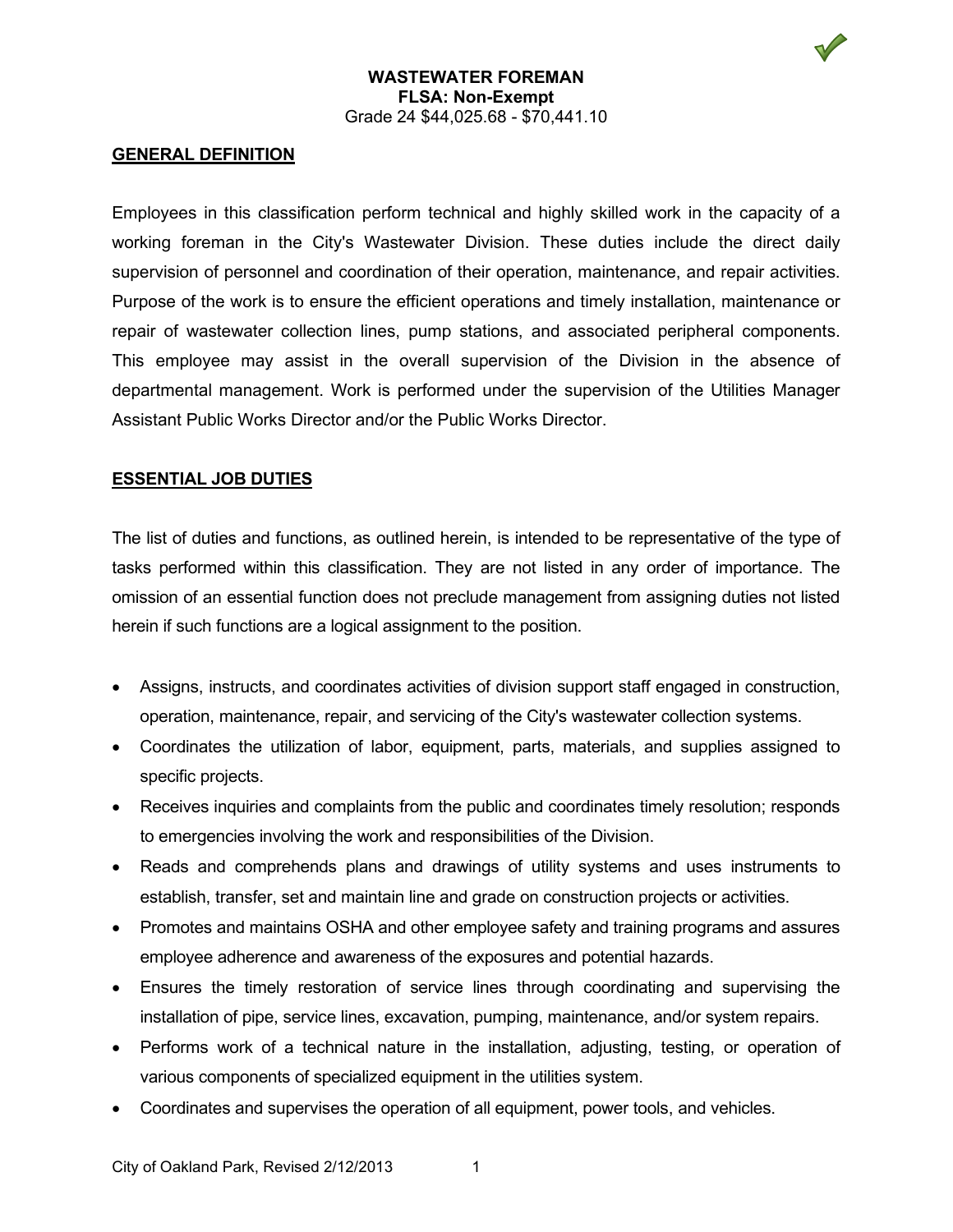- Trains subordinates in safe and proper operational practices, procedures, and techniques.
- Maintains records of labor, equipment, and materials used and other essential data records specific to the Division; assists in the preparation of monthly reports.
- Performs manual labor and operates assigned equipment, tools, or vehicles as needed.
- Monitors work in progress and assists as needed; provides guidance and instruction in the more complex aspects of the work.
- Tests and inspects completed projects/tasks for adherence to work orders, job specifications, and applicable regulatory standards.
- Ensures compliance with all applicable laws, ordinances, codes, administrative, and safety policies.
- Requires regular attendance to scheduled work shifts.

# **KNOWLEDGE, SKILLS & ABILITIES**

- Basic working knowledge of chemistry and math.
- Substantial knowledge and skill in principles and methods of operating assigned equipment.
- Mechanical aptitude and ability to perform installation, maintenance, and repair of wastewater collection systems, equipment and associated peripheral components.
- Ability to give clear and specific verbal or written instructions as well as to understand and follow verbal or written instructions.
- Ability to supervise small groups of employees under field conditions.
- Ability to utilize computers and standard office environment applications, e.g., word processors, spreadsheets, email.
- Communicates with co-workers, management, citizens, and others in a courteous and professional manner.
- Conforms with and abides by all departmental and City regulations, policies, work procedures, and instructions.
- Knowledge of regulatory issues affecting municipal wastewater collection systems.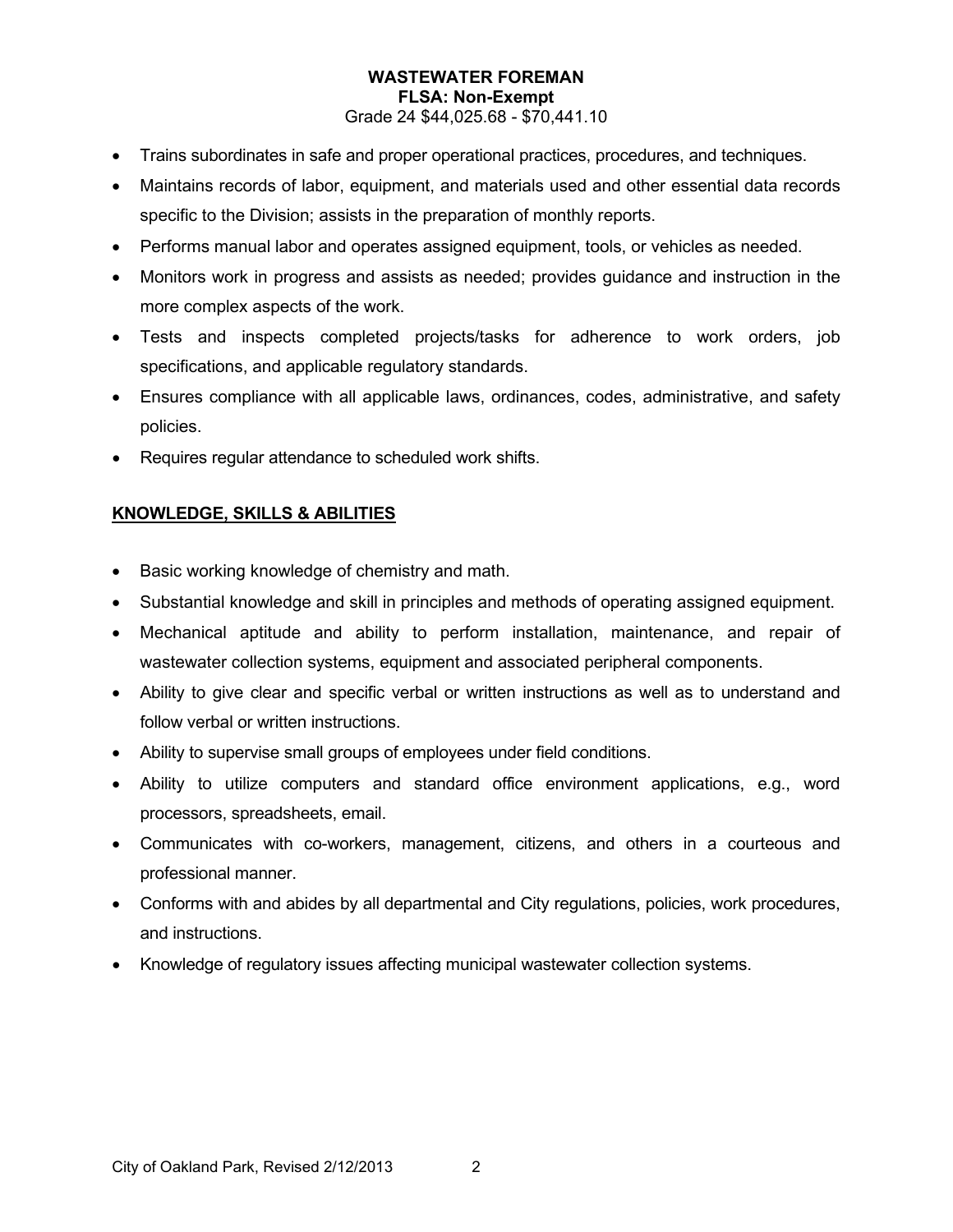### **MINIMUM ACCEPTABLE EDUCATION, TRAINING & EXPERIENCE**

High school diploma or GED equivalent; supplemented by five (5) years progressively knowledgeable experience in the wastewater collection field, with experience in a lead worker or supervisory capacity and demonstrated technical skills in the more complex aspects of the work. Must hold a State of Florida Class B Driver's License with tanker endorsement. Certification Class C Wastewater Field Technician. Position may be required to be on call, including nights, holidays, and weekends.

#### **PREFERRED**

Class B Wastewater Field Technician Certification. OSHA approved trench safety training.

#### **PHYSICAL REQUIREMENTS**

The City of Oakland Park is an Equal Opportunity Employer. In compliance with the Americans with Disabilities Act (42 U.S. C. 12101 et. seq.), the City of Oakland Park will provide reasonable accommodations to qualified individuals with disabilities and encourages both prospective and current employees to discuss potential accommodations with the employer. The physical demands described here are representative of those that must be met by an employee to successfully perform the essential functions of this job.

- The employee is frequently required to climb, balance, stoop, kneel, crouch, or crawl.
- Must be able to operate objects, tools or controls and reach with arms and hands.
- Must be able to remain outdoors for extended periods in high heat and humidity conditions.
- Traverse rough terrain, walk up or down stairwells, ladders, slopes or steps.
- The employee must frequently lift and/or move up to 75 pounds.
- Vision ability includes close and peripheral vision, color distinction, and depth perception.
- Ability to hear.
- Must be able to work in close and confined spaces.
- Written and oral communication skills.